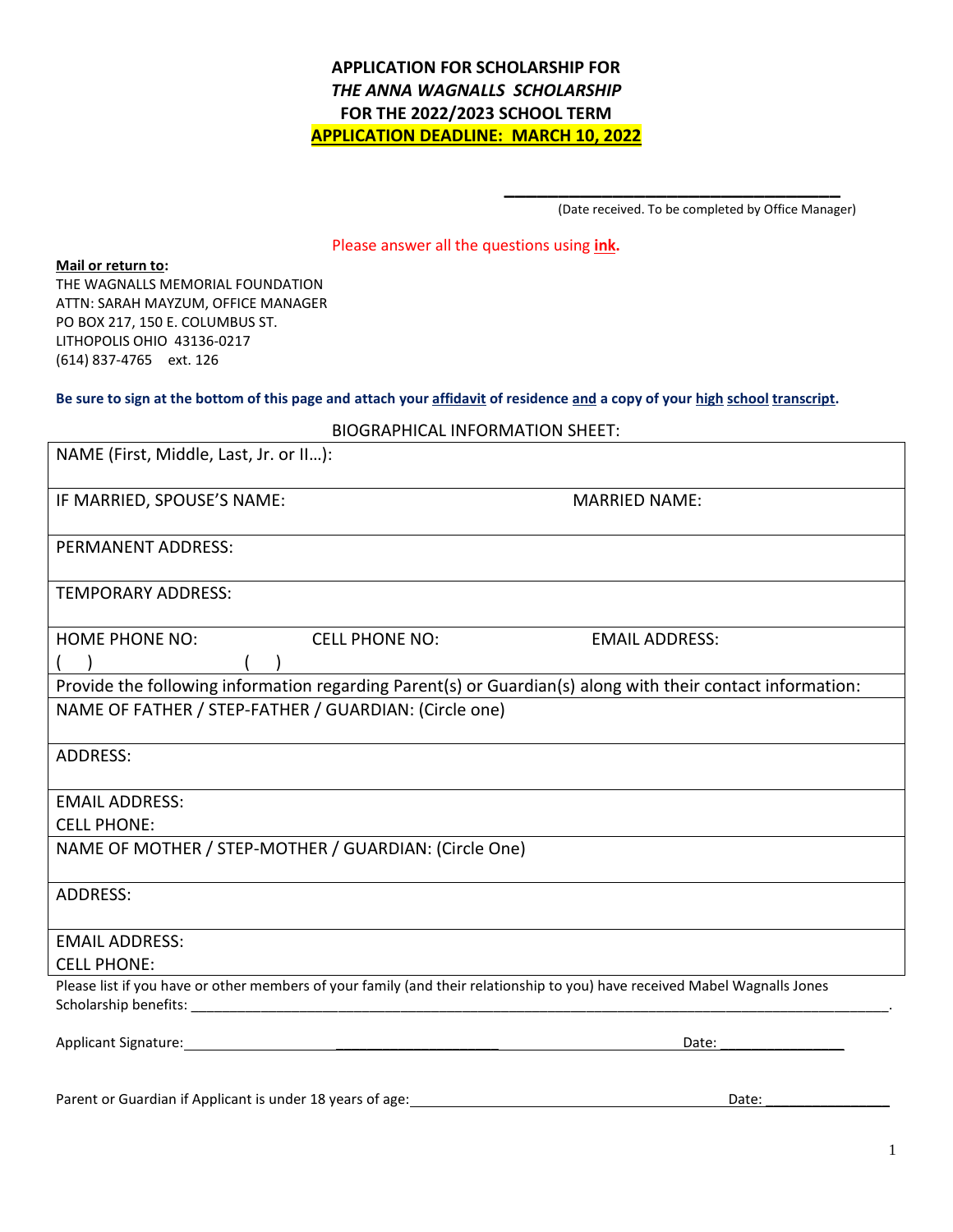#### **APPLICATION FOR SCHOLARSHIP FOR** *THE ANNA WAGNALLS SCHOLARSHIP* **FOR THE 2022/2023 SCHOOL TERM**

#### **APPLICATION DEADLINE: March 10, 2022**

**\_\_\_\_\_\_\_\_\_\_\_\_\_\_\_\_\_\_\_\_\_\_\_\_\_\_\_\_\_\_\_\_\_\_\_\_** (Date received. To be completed by Office Manager)

| <b>BIRTH DATE:</b>                       | $AGE$ :                                       | PLACE OF BIRTH:                                                                                                                                                 |
|------------------------------------------|-----------------------------------------------|-----------------------------------------------------------------------------------------------------------------------------------------------------------------|
| <b>CURRENT HIGH SCHOOL</b><br>ATTENDING: | COLLEGE/UNIV YOU WILL<br><b>BE ATTENDING:</b> |                                                                                                                                                                 |
| <b>GRADUATION DATE:</b>                  |                                               |                                                                                                                                                                 |
| <b>TERM STARTING CLASS:</b>              | <b>ANTICIPATED DEGREE:</b>                    | DATE YOU BECAME A<br><b>BLOOM TOWNSHIP</b><br><b>RESIDENT:</b>                                                                                                  |
| <b>EXPECTED GRADUATION</b><br>DATE:      | <b>MAJORING IN:</b>                           | This date must be prior to<br>the date you entered 9th<br>grade<br>(ATTACH NOTARIZED<br><b>AFFIDAVIT TO</b><br><b>BIOGRAPHICAL</b><br><b>INFORMATION SHEET)</b> |

### **The essay on the next page of this form must be completed legibly, preferably typed.**

**REMARKS:** Please mention here any information or factors not already covered on this application that you believe should be considered. Do **not** include any identifying biographical information such as your name and address or your parent's name and address, etc. If you require an immediate response to information you are including here, you should state your concern in a separate letter. If you do so, please include your name and address on that correspondence.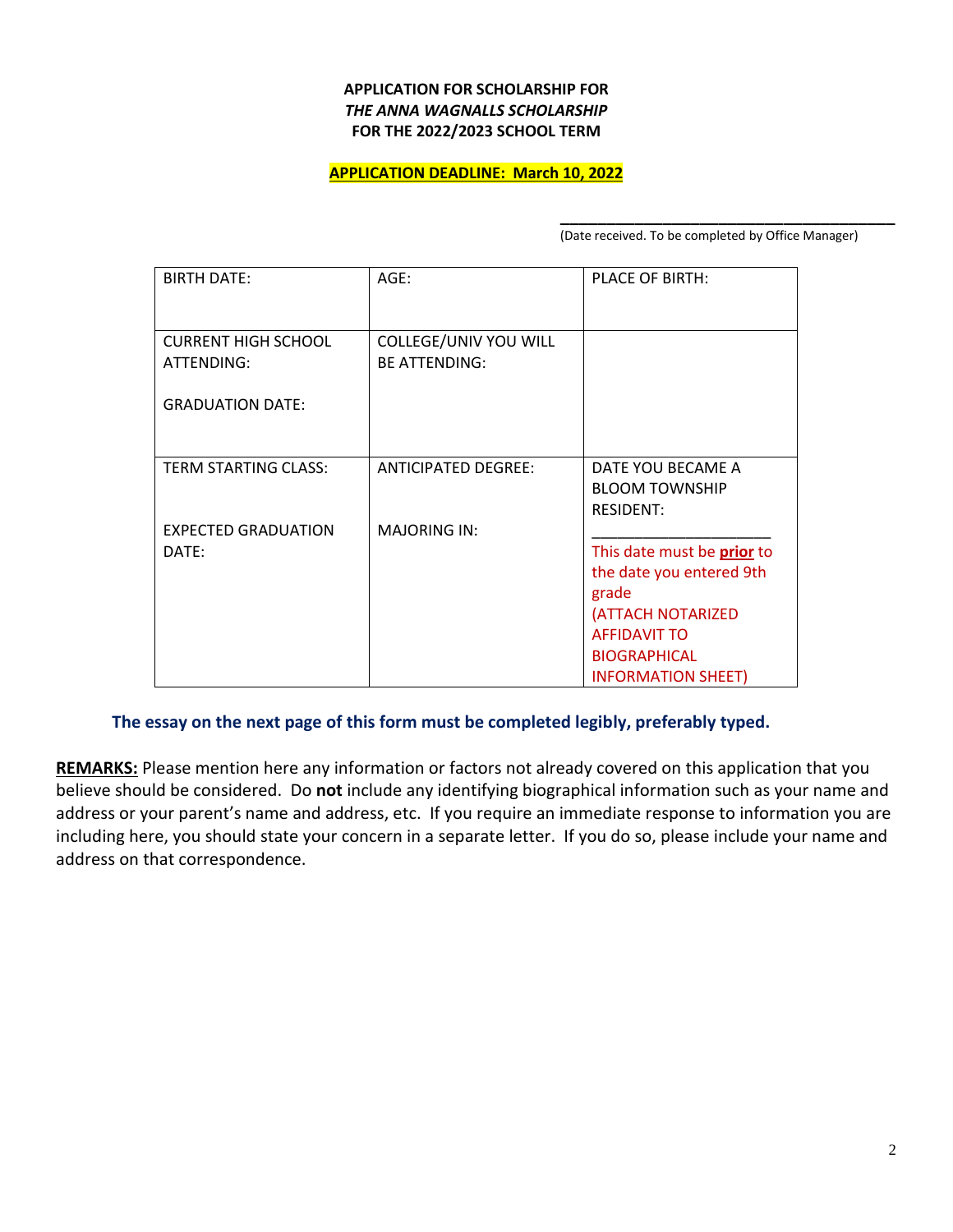# **ESSAY Guidelines:**

If you are applying for the Anna Wagnalls Scholarship: on an attached sheet(s), provide some autobiographical information in narrative form that tells something about the kind of person you are. Do **not** include any identifying biographical information such as your name and address or your parent's name and address, etc. This is to be an original statement, unedited by counselors, teachers or parents.

In addition, please also answer the following:

- (1) Mabel Wagnalls Jones gave significantly to her community. What are your plans to contribute or give back to your community?
- (2) What does The Wagnalls Memorial mean to you?
- (3) What is your purpose for attending college?
- (4) What are your long term goals?

Your essay must be legible and preferably typed.

# Do Not Write In This Area